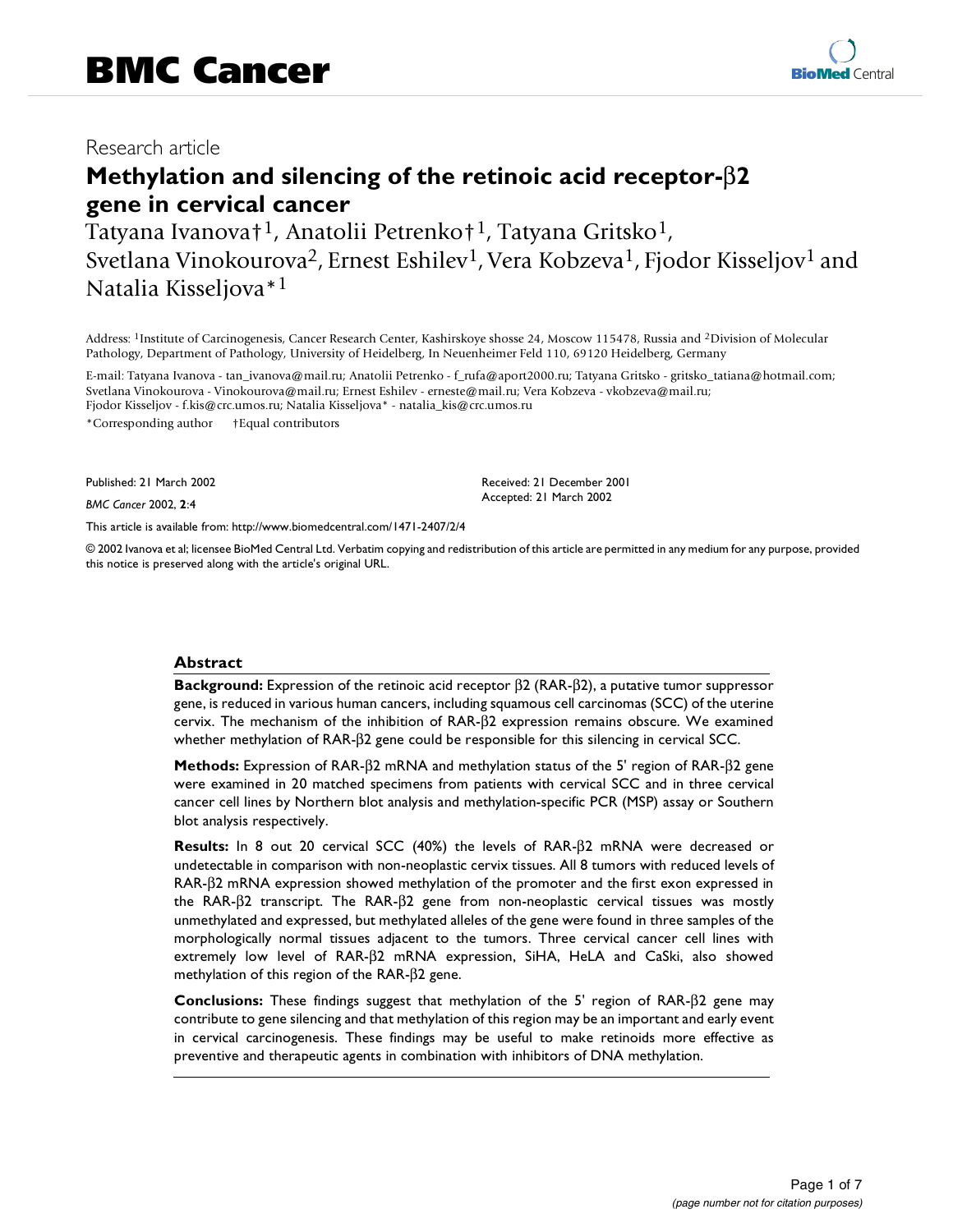## **Background**

Vitamin A and its biologically active metabolites, the retinoids, are essential for the maintenance of normal epithelial differentiation [1]. Retinoid-deficient epithelial tissues acquire a premalignant phenotype, which is characterized by enhanced mitotic activity and loss of differentiation [2]. Retinoids have been used as chemopreventive and chemotherapeutic agents for various human cancers [3].

The antiproliferative and differentiative effects of retinoids are mediated through two classes of nuclear receptors, the RARs and RXRs. Both classes consist of three members,  $\alpha$ ,  $\beta$  and  $\gamma$  [4]. All these receptors are ligand-activated transcription factors. They activate transcription by binding to retinoic acid response elements (RAREs) located in the promoter regions of the target genes. One of the targets of retinoid receptors is the RAR-β gene itself. The RAR-β gene encodes for four transcripts and is expressed in normal epithelial tissue, where its expression is up-regulated by treatment with retinoic acid (RA) [5,6]. Recent studies have demonstrated that in many malignant cell lines derived from various carcinomas the level of RAR-β2 mRNA (one of four transcripts of this gene) is decreased or undetectable [7–9]. A decrease of RAR-β2 mRNA level (compared to normal tissues) was also observed in carcinomas of cervix [10], and in carcinomas of head and neck [11]. These findings indicate that the specific loss of RARβ2 mRNA expression may be an important event in tumorogenesis. This hypothesis has been supported by an observation that RAR-β2 can function as a tumor suppressor gene in two different carcinoma cell lines [12,13]. Thus, a defect in RAR-β2 expression may be one of the events that lead the tumor cells to the escape from growth regulation.

The etiology of cancer of the uterine cervix has been associated with several types of human papillomaviruses ("high-risk" HPVs) [14]. In addition to growth regulation, the product of RAR-β gene can inhibit transcription of the viral oncogenes (E6 and E7 genes) in high-risk HPV-immortalized cells [15]. The decrease of the expression of negative regulator of viral oncogene may be an additional important step on the way towards malignant progression of HPV-positive cells in this case.

It has been shown that the retinoic acid can induce an increase of RAR-β2 expression in carcinoma cells [16] and in lesions of the oropharynx [17]. RA treatment has inhibited transformation of human keratinocytes by HPV-16 [18] and has enhanced regression of cervical moderate dysplasia [19]. Beneficial effects of RA treatment of advanced cervical squamous cell carcinomas (in combination with interferon  $\alpha$ ) have been demonstrated in clinical trials [20]. On the other hand, the existence of retinoic acid-insensitive cancer cell lines, including cervical carcinoma cell lines, and the lack of clinical effects of retinoids treatments in some cases are well established [21,22].

The mechanism of the down-regulation and the loss of RA-inducible expression of RAR-β2 in cervical carcinomas and cell lines derived from them is not well understood yet. Recent findings have shown that hypermethylation of the promoter region is implicated in the transcriptional silencing of many tumor suppressor genes and several other genes functionally important in neoplastic process [23]. The promoter regions of many genes, including RAR-β2, contain CpG islands, that are protected from methylation in normal cells [24]. Aberrant methylation of CpG islands in tumors serves as an alternative pathway (in addition to intragenic mutations and loss of chromosomal loci) for complete inactivation of tumor suppressor genes. Hypermethylation of normally unmethylated CpG islands in the 5' region of the RAR-β2 gene has been observed in breast and colon cancer cell lines, that do not express RARβ2 mRNA [25–29].

In this study we examined whether the methylation could be responsible for the deficit of RAR-β2 gene expression in cervical squamous cell carcinomas.

## **Materials and Methods** *Tissue specimens*

Specimens of cervical tumor were collected in the Department of Radiosurgery of Russian Cancer Research Center: 20 specimens of invasive squamous cell carcinoma with low and moderate levels of differentiation and I, II and III FIGO stages and 20 specimens of morphologically normal tissues of cervix from the same patients. All tumors were HPV16- or HPV18-positive by PCR analysis.

## *Cell lines*

The human cervical carcinoma cell HeLa, SiHa and CaSki (American Type Culture Collection, Rockville, MD) were maintained in DMEM, supplemented with 10% FCS and 2 mM glutamine.

## *DNA and RNA preparations*

DNA and RNA were isolated from frozen tissues homogenized in the 4.5 M solution of guanidine thiocyanate by centrifugation through cesium chloride cushion, as described previously [30].

## *Northern blot analysis*

10 µg of total RNA was fractionated in 0.8% formaldehyde agarose gel and transferred to "Hybond C extra" nitrocellulose membrane (Amersham, UK) according to Sambrook et al. [31]. The membranes were hybridized with <sup>32</sup>P-labelled 650 bp and 610 bp EcoRI fragments of RAR-β2-specific DNA. In order to control the relative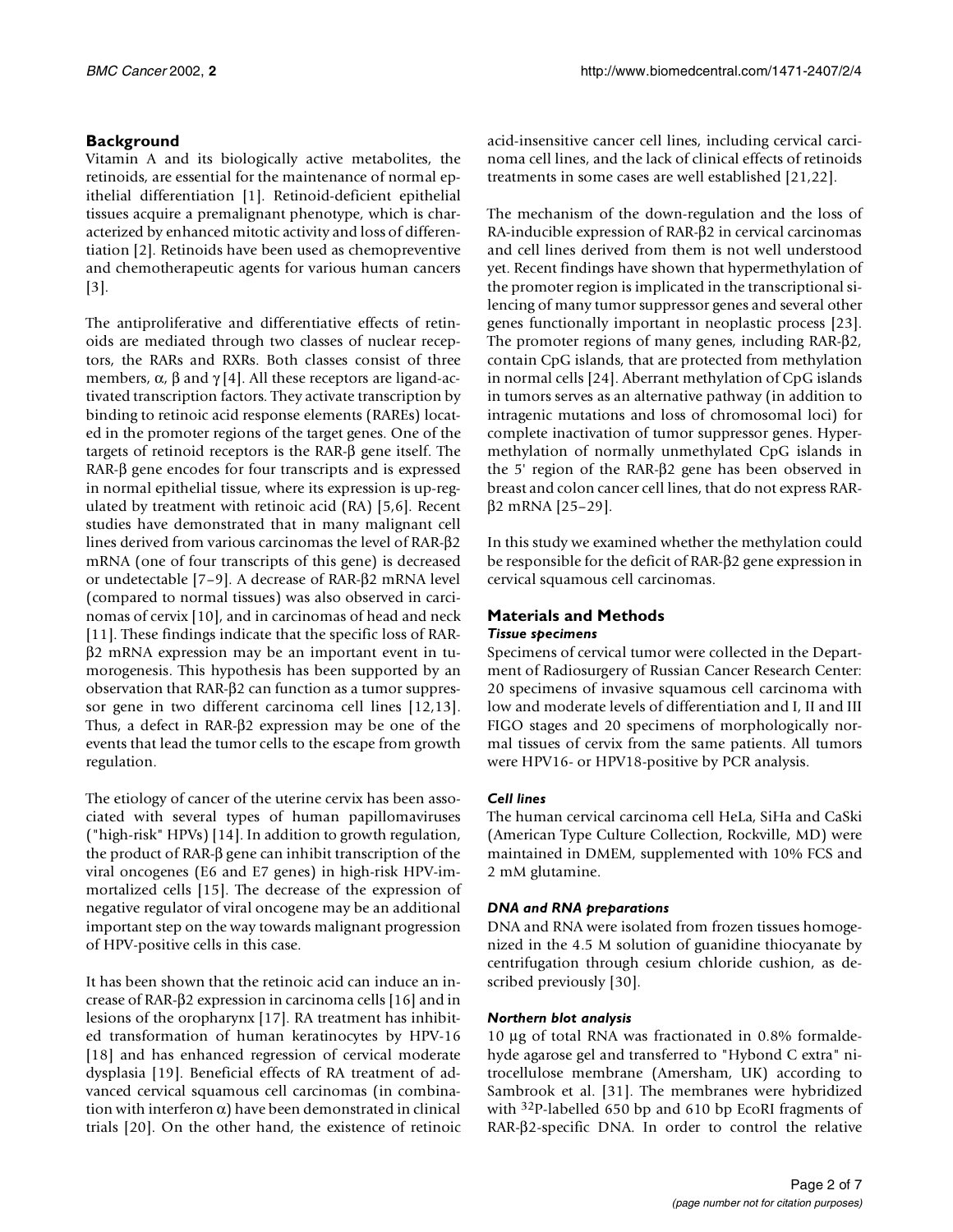amounts of RNA the membranes were hybridized to glyceraldehyde-3-phosphate dehydrogenase (GAPDH) DNA probe. Hybridization was performed in 5 × SSC at 42°C in the presence of 50% formamide. The membranes were washed in  $2\times\text{SSC}$  , 1% SDS at 65°C and were exposed to X-ray film at -70°C.

#### *Southern blot analysis*

10 µg of DNA was digested overnight with MspI or HpaII restriction enzymes (10 units/µg of DNA, SibEnzyme, Novosibirsk, Russia). The restriction fragments were separated in 1% agarose gel, transferred to nylon membrane (Zeta-Probe, Bio-Rad, USA) and hybridized with 32P-labelled PCR DNA probe. PCR DNA probe was prepared by PCR amplification of a 680 bp fragment of RAR-β2 promoter and exon\_3 with primers: forward, 5'-ATT TGA AGG TTA GCA GCC CG and reverse 5'-CAT TCG GTT TGG GTC AAT CC, in the following conditions: 94°C for 3 min, 30 amplification cycles (94°C, 30 sec; 56°C, 30 sec; 72°C, 1 min) and 72°C, 5 min . Hybridization and washing conditions were as described for RNA.

## *Methylation-specific PCR (MSP) assay [32]*

Bisulfite conversion reaction was carried out according to S.J. clark et al. [33] with minor modifications. DNA  $(2 \mu g)$ was digested with RsaI restriction enzyme (SibEnzyme, Novosibirsk, Russia), denaturated by addition of NaOH to a final concentration 0.3 M, incubated for 15 minutes at 37°C and 3 minutes at 95°C, followed by cooling on ice. Sodium bisulfite and hydroquinone were added to the denatured DNA to final concentration 3.6 M and 0.5 mM, respectively. The sample was overlaid with mineral oil and incubated at 65°C for 16 hours. The DNA was purified using QIAEX II kit (Qiagen), desulfonated by addition of NaOH to a final concentration 0.3 M and incubation at 37° for 15 min, neutralized with 3 M ammonium acetate (pH 7.0), precipitated with 3 volumes of ethanol, resuspended in  $H_2O$  and stored at -20°C.

Primers that were specific for the upper strand of bisulfitemodified DNA and did not contain CpG dinucleotides in the original sequences were used in the first round of PCR: forward 5'-AAG TGA GTT GTT TAG AGG TAG GAG GG and reverse 5'-CCT ATA ATT AAT CCA AAT AAT CAT TTA CC [28]. 5-20 ng of DNA was amplified with these primers in the following conditions: 94°C, 5 min; 35 amplification cycles (94°C, 15 sec; 53°C, 15 sec and 72°C, 30 sec) and 72°C, 5 min. The obtained DNA fragments were amplified in the second round of PCR with two set of primers specific for the upper strand of bisulfite-modified DNA, which contains CpG dinucleotides: 1) forward 5'-TTG AGA ATG TGA GTG ATT TGA and reverse 5'-AAC CAA TCC AAC CAA AAC AA for the unmethylated sequence (U), 2) forward 5'-TCG AGA ACG CGA GCG ATT CG and reverse 5'-GAC CAA TCC AAC CGA AAC GA for the methylated sequence (M). The PCR was performed under the following conditions:  $94^{\circ}$ C, 2 min; 40 cycles ( $94^{\circ}$ C, 30 s; 50°C, 30 s and 72 °C, 30 s for U-primers) and 35 cycles (94°C, 30 s; 58°C, 30 s and 72°C, 30 s for M-primers) and 72°C, 5 min. The PCR products were fractionated in the 3% agarose gel and photographed.

## **Results**

## *RAR-*β*2 mRNA expression*

The level of the expression of RAR-β2 mRNA was evaluated in 20 samples of invasive squamous cell carcinomas of uterine cervix at low and moderate levels of differentiation and in the morphologically normal tumor-adjacent tissues of cervix in order to select a group of tumors with deficient expression of RAR-β2 (Figure [1B](#page-3-0), Table 1). The level of RAR-β2 mRNA expression was significantly decreased in 8 out of 20 tumors constituting 5 – 48% of the expression level of the corresponding morphologically normal tissue. An extremely low (undetectable) level of mRNA expression was observed in one tumor, as well as in the adjacent morphologically normal tissue (Fig. [1B](#page-3-0), lanes 5,6; Table 1, case 7). Thus, in 40% of cervical SCC the expression of the RAR-β2 mRNA was significantly decreased. An extremely low level of mRNA expression, wich was observed earlier in three cell lines HeLA, SiHa and CaSki [22], was confirmed in our experiment (data are not presented).

## *Methylation status of the RAR-*β*2 5' region*

The methylation status of the 5' region of the gene was studied in order to determine if this DNA modification, which inhibits transcription, contributes to the inhibition of the expression of the RAR-β2 mRNA. The study was carried out by two independent methods: by Southern blot analysis and by methylation-specific PCR assay. The localization of the recognition sites for the methylation-sensitive restriction enzyme Hpa II within the promoter region and the first transcribed exon of the RAR-β2 transcript (exon 3) is presented on the fig. [1](#page-3-0)A. The sizes of the fragments, which are produced when the restriction sites are methylated and can not be digested by Hpa II, are indicated in the lower part of the fig. [1](#page-3-0)A. The control digestion of DNA by Msp I (cuts at the identical to Hpa II site even if the cytosine residue is methylated) produced only one major band 1.1 kbp (Fig. [1](#page-3-0)C, lanes 1, 3, 5, 7, 9, 11, 13, 15). The absence of the 1.1 kbp band, as well as that of 1.15 – 1.6 kbp, after the digestion of the DNA by Hpa II indicates that the H1-H5 sites are methylated (Fig. [1](#page-3-0)C, lanes 8, 10, 12, 14, 16). The presence of 1.1 kbp band and the absence of any additional bands indicates that these sites are unmethylated (Fig [1C](#page-3-0), lanes 2, 4, 6). As demonstrated by Southern blot analysis, all analyzed sites were methylated in 6 out of 8 carcinomas with the deficit of the RAR-β2 mRNA (Table 1). It was impossible to perform this analysis in two carcinomas due to lack of adequate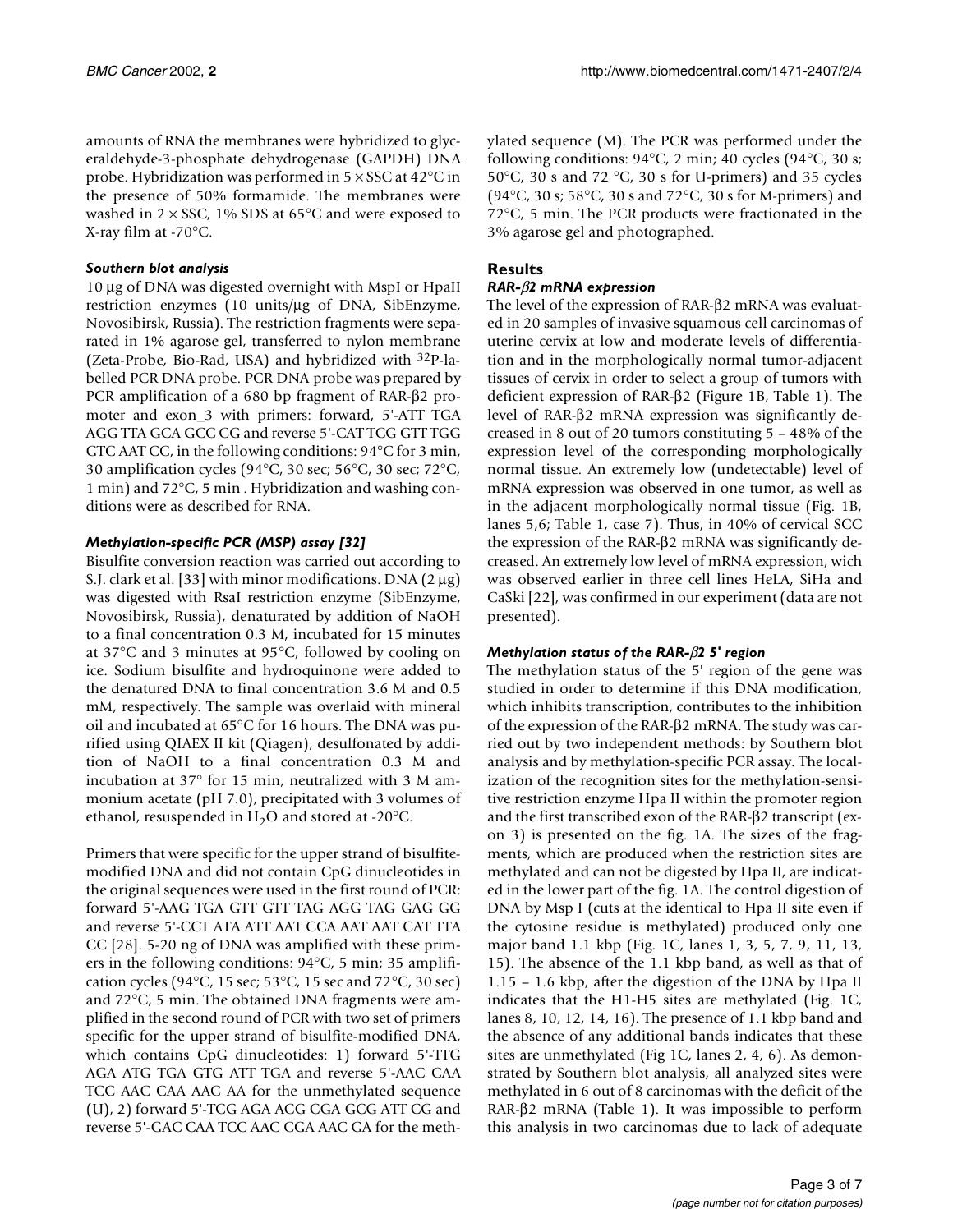

## <span id="page-3-0"></span>**Figure 1**

**A. Restriction map of promoter-exon region of RAR**β**2 gene for methylation-sensitive Hpa II enzyme.** The bolt line shows the 680 bp DNA probe generated by PCR of the promoter and exon 3. The expected fragment sizes which are recognized by this probe are shown in the bottom part of the map. The transcription start site is indcated by broken arrow. The positions of the primers for MSP assay are indicated by arrows. The 146 bp fragment is the region analyzed for CpG methylation by MSP assay. The triangles show the positions of two RAREs within the promoter region. H – HpaII sites, the positions of the Hpa II sites in relation to the trascription start site are indicated by fugures in bp. **B. Northern blot analysis of total RNA isolated from cervical carcinomas (T) and adjacent cervical normal tissues (N).** The blots were hybridized with  $32P$  labeled DNA probes for RAR $\beta$ 2 and GAPDH. Lanes 1, 2 – 4N, 4T, lanes 3, 4 – 5N, 5T, lanes 5,6 – 7N, 7T respectively. Case numbers correspond to that indicated in table 1. The arrows show the positions of 28S and 18S RNA. **C. Southern blot analysis of DNA isolated from cervical carcinomas (T) and adjacent cervical normal tissues (N).** The blots were hybridized with 680 bp <sup>32</sup>P labeled DNA probe for RARβ2. The bold arrow shows the positions of a minimal 1.1 kbp fragment, recognized by this probe. Lanes 1, 3, 5, 7, 9, 11, 13, 15 – DNA digested by MspI; lanes 2, 4, 6, 8, 10, 12, 14, 16 – DNA digested by HpaII; lanes 1, 2 – 9N; lanes 3, 4 – 9T; lanes 5,6 – 4N; lanes 7, 8 – 4T; lanes 9, 10 – 7N; lanes 11,12 – 7T; lanes 13,14 – SiHa; lanes 15, 16 – HeLa. Case numbers correspond to that indicated in table 1. **D. MSP assay of DNA isolated from cervical carcinomas (T), adjacent cervical normal tissues (N) and leucocytes (L).** All DNA samples were treated with sodium bisulfite before amplification of a 146 bp fragment with methylation-specific primers (M) and unmethylation-specific primers (U). Sample numbers on the top of the gel correspond to that indicated in table 1; mr – molecular weight marker.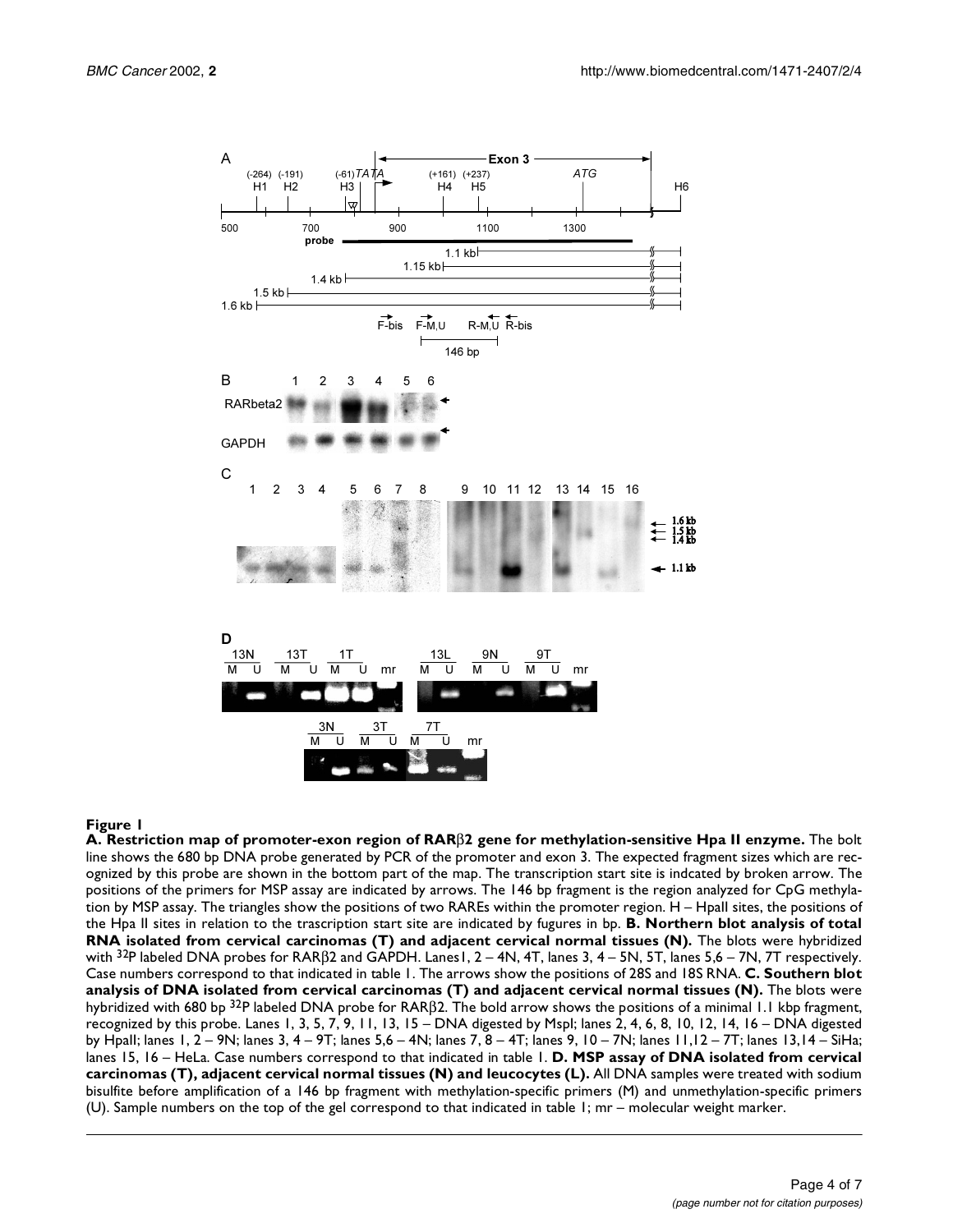**Table 1: Methylation Status of RAR** β**2 5' region in cervical SCC and cervical cancer cell lines**

| Case number or<br>type of cells | RNA expression<br>$\% ^{*}$ | Southern blot<br>analysis | MSP assay |
|---------------------------------|-----------------------------|---------------------------|-----------|
|                                 | 5                           | nd                        | м         |
| 2                               | 19                          | м                         | Nd        |
| 3                               | 48                          | М                         | М         |
| 4                               | 22                          | М                         | М         |
| 5                               | 26,5                        | м                         | м         |
| 6                               | 18                          | м                         | м         |
| 7                               | **                          | м                         | м         |
| 8                               | 19                          | nd                        | М         |
| $9 - 20$                        | $95 - 103$                  | U                         | U         |
| HeLa                            | **                          | м                         | м         |
| <b>SiHa</b>                     | **                          | м                         | м         |
| CaSki                           | **                          | nd                        | М         |

 $*$  The expression levels of RAR  $\beta$ 2 mRNA in carcinomas relative to morphologically normal tissues (%), determinations by Northern blot analysis; the RAR  $β2$  mRNA levels have been normalized to GAPDH.<br><sup>\*\*</sup> Expression of RAR  $β2$  mRNA was extremely low in tumor and

morphologically normal tissue or cell lines. nd – not done

amounts of DNA. Methylation of this region was found in the morphologically normal tissue in the case 7 (Fig. [1](#page-3-0)C, lane 10). This result correlated with the absence the mRNA expression in this samples (Fig. [1](#page-3-0)B, lane 5). Two cervical cancer cell lines, showed methylation of this region also (Fig [1](#page-3-0)C, lanes 14, 16).

The same samples were subjected to the MSP assay. The MSP assay allows detection of methylated, as well as of unmethylated alleles after the modification of DNA by sodium bisulfite. The presence of nonmalignant cells (fibroblasts, blood cells and some normal epithelial cells) in tumor specimens does not interfere with the ability to detect methylation. The sensitivity of this assay to detect methylated alleles in the background of unmethylated alleles is > 10-4[32]. The result of a typical experiment with a set of primers, that amplify a 146 bp product in the region of H4 and H5 sites of Hpa II (5' untranslated region, 5' UTR), is presented on the fig. [1D](#page-3-0). The presence of an amplification product obtained in the reaction with methyl-specific primers (M) indicates for the methylation (Fig. [1](#page-3-0)D, samples IT, 3T, 7T). The absence of this product indicates for the absence of the methylated alleles (Fig. [1](#page-3-0)D, samples 13T, 9T, 13L and all N samples). Amplification with primers, which are specific for the unmethylated sequence (U), demonstrated that this region is mostly demethylated. It should be noted, that in all tumor samples, that bear the methylated alleles, we detected at least traces of the products of amplification with U primers. Apparently, the nonmalignant cells, that are present in tumor specimens serve as a source of this product. Both

primer pairs (M and U) do not react with DNA, which was not treated with bisulfite (data not shown). Thus, the presence of an amplification product in the reaction with the U primers serves as a control of a correct DNA modification by bisulfite in the case of a negative reaction with the M primers. The results of the MSP assay confirmed the methylated status of DNA in the 5' UTR region of RAR-β2 gene in tumors with decreased level of mRNA expression and in all cervical cancer cell lines examined. (Table 1). In addition to one case, which was detected by Southern blot analysis, two patients were found to produce a poor amplification with the M primers in morphologically normal tissues (data not shown).

Thus, methylation of CpG site in the promoter and the 5' UTR region of RAR-β2 gene was detected in all 8 tumor samples with deficient expression of the RAR-β2 mRNA and all cervical cancer cell lines. Methylation of this region was not found in the tumors with normal expression levels of the RAR-β2 mRNA.

## **Discussion**

RAR-β2 is a putative tumor suppressor. Complete or partial inhibition of the expression of the gene was observed in many tumor cell lines and in primary human tumors [7–11,22]. It was demonstrated in this study, that in 8 out of 20 SCC of cervix a deficient expression of the RAR-β2 mRNA was observed in comparison to the matched morphologically normal tissue of cervix.

The mechanism of the inhibition of RAR-β2 expression remains obscure. It was demonstrated in the tumor cells lines derived from breast and colon carcinomas, that the expression of RAR-β2 mRNA is silenced by methylation of the promoter and the first exon, that is expressed in the RAR-β2 transcript. Treatment of DNA by demethylating agent 5-aza-2'-deoxycytidine restored the inducibility of the gene by all-*trans*-retinoic acid (ATRA) in many, but not all tumor cell lines. For breast carcinomas a relationship between methylation status and decreased RAR-β2 expression was found only in invasive grade II tumors. In grade III tumors the RAR-β2 expression was never observed, regardless the methylation status [28]. In all 8 invasive SCC of cervix and in three cell lines, analyzed in our study, the deficit of the expression of the RAR-β2 mRNA was associated with methylation of the promoter and the region of the first exon, including the H3 site close to the RARE (Figure [1](#page-3-0)A). The methylation of this site plays an important role in the repression of the gene transcription in the breast cancer cells [29]. However, recently 5 cervical cancer cell lines were revealed in that the inhibition of the RAR-β2 mRNA expression was not associated with the methylation of the same region of the gene [34]. Apparently, some other events together with methylation of the promoter region are involved in gene inactivation in cer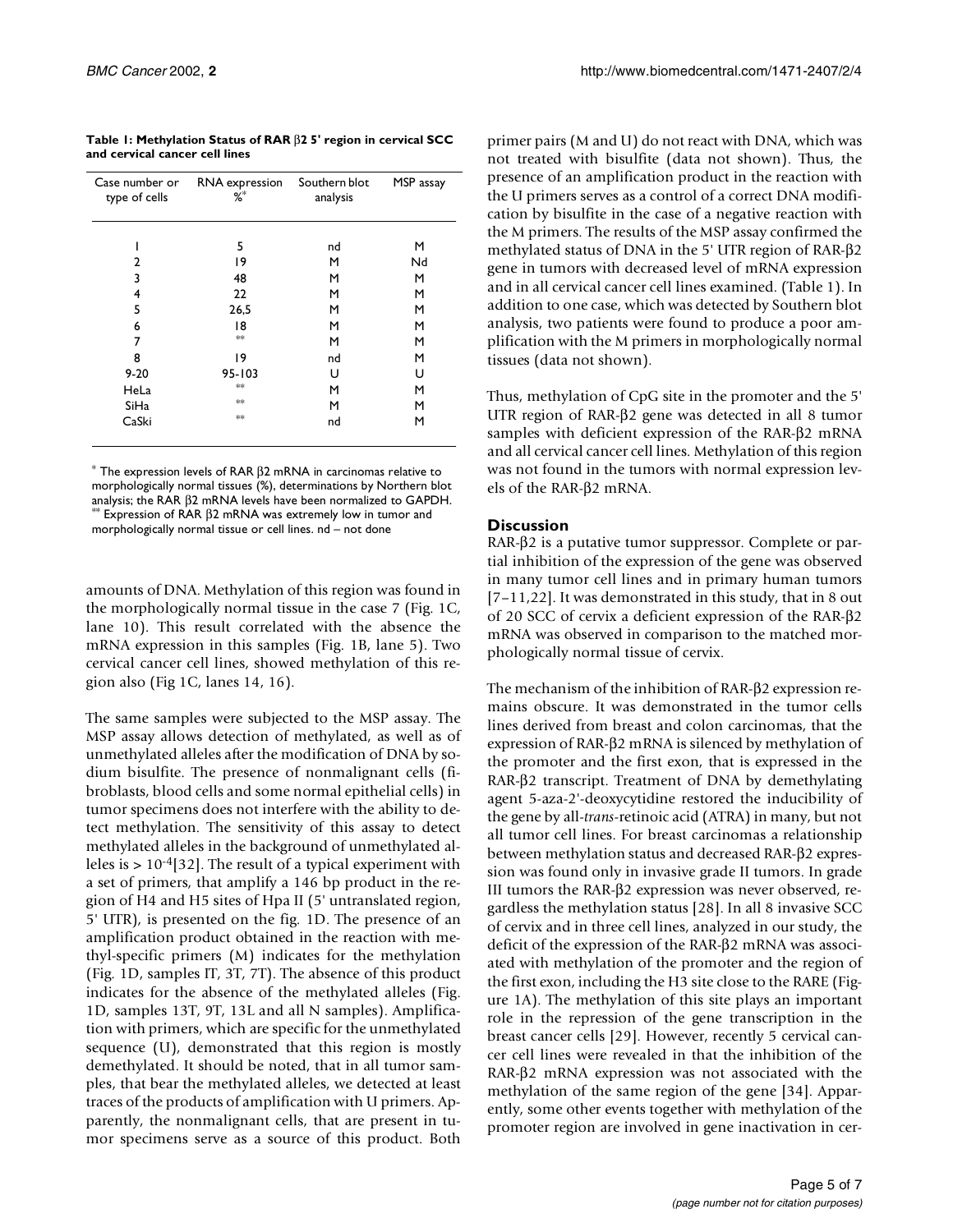tain cancer cell lines and invasive carcinomas. In particular, overexpression of Nur 77 gene has been found to be associated with a loss of RAR-β2 inducibility and RA resistance in lung cancer cells [35].

In our study the methylated alleles of RAR-β2 were absent in the majority of morphologically normal tissues of cervix. However, methylated alleles of the gene were found in three samples of the normal tissue, which were adjacent to the tumors with methylated status of RAR-β2. It can be suggested, that methylation of the normal tissues of cervix is an early preneoplastic event, that favours the development of malignancy. Our data provide only indirect evidence that methylation and the loss of RAR-β2 expression are early steps of cervical carcinogenesis. Recently this suggestion was supported by the study, where the methylated alleles of the gene were found in 11% and 29% of low grade and of high grade cervical intraepithelial neoplasias respectively [34]. This authors found the methylation of RAR-β2 gene in 5 out of 17 invasive carcinomas also. Taken together these data indicate that methylation of RARβ2 gene is frequent and early event during cervical cancerogenesis.

#### **Conclusions**

These findings suggest that methylation of the 5' region of RAR-β2 gene may contribute to gene silencing and that methylation of this region may be an important and early event in cervical carcinogenesis. Cervical carcinomas may serve as a potential target for the DNA methylation inhibitors due to a close correlation between the deficit of RARβ2 mRNA expression and methylation of this gene. These inhibitors in combination with retinoids might be clinically useful in future as chemopreventive and chemotherapeutic agents for patients with cervical dysplasias and carcinomas.

#### **Acknowledgements**

We thank Dr. O.V. Sacharova for providing the clinical information and Dr. A.F. Kisseleva for technical assistance. This work was supported by grants 97-04-50140 and 01-04-49225 from the Russian Foundation of Basic Science.

#### **References**

- 1. Gudas LJ, Sporn MB, Roberts AB: **Cellular biology and biochemistry of the retinoids.** *In: The retinoids: biology, chemistry and medicine.* 1994, 443-516
- 2. Wolbach SB, Howe PR: **Tissue changes following deprivation of fat-soluble A vitamin.** *J Exp Med* 1925, **42:**753-777
- 3. Hong WK, Itri LM: **Retinoids and human cancer.** *In: The retinoids: biology, chemistry and medicine.* 1994, 387-442
- 4. [Chambon P:](http://www.ncbi.nlm.nih.gov/entrez/query.fcgi?cmd=Retrieve&db=PubMed&dopt=Abstract&list_uids=8068884) **The retinoid signaling pathway: molecular and genetic analyses.** *Semin Cell Biol* 1994, **5:**115-125
- 5. [de The H, Marchino A, Tiollais P, Dejean A:](http://www.ncbi.nlm.nih.gov/entrez/query.fcgi?cmd=Retrieve&db=PubMed&dopt=Abstract&list_uids=2542014) **Differential expression and ligand regulation of the retinoic acid receptor** α **and** β **genes.** *EMBO J* 1989, **8:**429-433
- 6. [de The H, Vivanco Ruiz M, Tiollais P, Stunnenberg H, Dejean A:](http://www.ncbi.nlm.nih.gov/entrez/query.fcgi?cmd=Retrieve&db=PubMed&dopt=Abstract&list_uids=2153268) **Identification of retinoic responsive element in the retinoic acid receptor gene.** *Nature* 1990, **343:**177-180
- 7. [Nervi C, Vollberg TM, George MD, Zelent A, Chambon P, Jetten AM:](http://www.ncbi.nlm.nih.gov/entrez/query.fcgi?cmd=Retrieve&db=PubMed&dopt=Abstract&list_uids=1675998) **Expression of nuclear retinoic acid receptors in normal tra-**

**cheobronchial cells and in lung carcinoma cells.** *Exp Cell Res* 1991, **195:**163-170

- 8. [Swisshelm K, Ryan K, Lee X, Tsou HC, Peacocke M, Sager R:](http://www.ncbi.nlm.nih.gov/entrez/query.fcgi?cmd=Retrieve&db=PubMed&dopt=Abstract&list_uids=8180126) **Downregulation of retinoic acid receptor** β **in mammary carcinoma cell lines and its up-regulation in senescing normal mammary epithelial cells.** *Cell Growth Differ* 1994, **5:**133-141
- 9. [Caliaro MJ, Marmouget C, Guichard S:](http://www.ncbi.nlm.nih.gov/entrez/query.fcgi?cmd=Retrieve&db=PubMed&dopt=Abstract&list_uids=8314353) **Response of four ovarian carcinoma cell lines to all-***trans* **retinoic acid: relationship with induction of differentiation and retinoic acid receptor expression.** *Int J Cancer* 1994, **56:**743-748
- 10. Comerci JT, Hallam S, Goldberg GL, Runowcz CD, Fields AL, Wadler S, Gallagher RE: **Expression of retinoic acid receptor-**β**2 mRNA in normal cervical epithelium and cervical squamous cell carcinoma.** *Int J Oncology* 1997, **11:**983-988
- 11. [Xu XC, Ro JY, Lee JS, Shin DM, Hong WK, Lotan R:](http://www.ncbi.nlm.nih.gov/entrez/query.fcgi?cmd=Retrieve&db=PubMed&dopt=Abstract&list_uids=8012985) **Differential expression of nuclear retinoid receptors in normal, premalignant and malignant head and neck tissues.** *Cancer Res* 1994, **54:**3580-3587
- 12. [Houle B, Rochette-Egly C, Bradley WE:](http://www.ncbi.nlm.nih.gov/entrez/query.fcgi?cmd=Retrieve&db=PubMed&dopt=Abstract&list_uids=8381540) **Tumor-suppressive effect of the retinoic acid receptor** β **in human epidermoid lung cancer cells.** *Proc Nat Acad Sci USA* 1993, **90:**985-998
- 13. [Sabichi AL, Hendrics DT, Bober MA, Birrer MJ:](http://www.ncbi.nlm.nih.gov/entrez/query.fcgi?cmd=Retrieve&db=PubMed&dopt=Abstract&list_uids=9554442) **Retinoic acid receptor p expression and growth inhibition of gynecologic cancer cells by the synthetic retinoid N-(4-hydroxyphenyl) retinamide.** *J Natl Cancer Inst* 1998, **90:**597-605
- 14. [Zur Hausen H:](http://www.ncbi.nlm.nih.gov/entrez/query.fcgi?cmd=Retrieve&db=PubMed&dopt=Abstract&list_uids=8876633) **Papillomavirus infections a major cause of human cancers.** *Biochim Biophys Acta* 1996, **1288:**F55-F78
- 15. [Bartsch D, Boye B, Baust C, zur Hausen H, Schwarz E:](http://www.ncbi.nlm.nih.gov/entrez/query.fcgi?cmd=Retrieve&db=PubMed&dopt=Abstract&list_uids=1318198) **Retinoic acid-mediated repression of human papillomavirus 18 transcription and different ligand regulation of retinoic acid receptor** β **gene in nontumorogenic and tumorogenic HeLa hybrid cells.** *EMBO J* 1992, **11:**2283-2291
- 16. [Baust C, Redpath L, Schwarz E:](http://www.ncbi.nlm.nih.gov/entrez/query.fcgi?cmd=Retrieve&db=PubMed&dopt=Abstract&list_uids=8707417) **Different ligand responsiveness of human retinoic acid receptor p gene transcription in tumorogenic and nontumorigenic cervical carcinoma-derived cell lines is mediated through a large retinoic acid response domain.** *Int J Cancer* 1996, **67:**409-416
- 17. Hong WK, Lippman SM, Hittelman WN, Lotan R: **Retinoid chemoprevention of aerodigestive cancer: from basic research to the clinic.** *Clinic Cancer Res* 1995, **1:**677-686
- 18. [Khan MA, Jenkins GR, Tolleson WH, Creek KE, Pirisi L:](http://www.ncbi.nlm.nih.gov/entrez/query.fcgi?cmd=Retrieve&db=PubMed&dopt=Abstract&list_uids=8381332) **Retinoic acid inhibition of human papillomavirus mediated transformation of human keratinocytes.** *Cancer Res* 1993, **53:**905-909
- 19. [Meyskens FL, Surwit E, Moon TE, Childers JM, Davis JR, Dorr RT, Jon](http://www.ncbi.nlm.nih.gov/entrez/query.fcgi?cmd=Retrieve&db=PubMed&dopt=Abstract&list_uids=8133537)[son CS, Alberts DS:](http://www.ncbi.nlm.nih.gov/entrez/query.fcgi?cmd=Retrieve&db=PubMed&dopt=Abstract&list_uids=8133537) **Enhancement of regression of cervical intraepithelial neoplasia II (moderate dysplasia) with topically applied all-trans retinoic acid: a randomized trial.** *J Natl Cancer Inst* 1994, **86:**539-543
- 20. [Lippman SM, Kavanagh JJ, Parades-Espinoza M, Delljadillo-Madrueno](http://www.ncbi.nlm.nih.gov/entrez/query.fcgi?cmd=Retrieve&db=PubMed&dopt=Abstract&list_uids=8445678) [F, Paredes-P Casillas, Hong WK, Massimini G, Holdener EE, Kazakoff](http://www.ncbi.nlm.nih.gov/entrez/query.fcgi?cmd=Retrieve&db=PubMed&dopt=Abstract&list_uids=8445678) [IH:](http://www.ncbi.nlm.nih.gov/entrez/query.fcgi?cmd=Retrieve&db=PubMed&dopt=Abstract&list_uids=8445678) **13-cis-retinoic acid plus iterferon-**α**2a in locally advanced squamous cell carcinoma of cervix.** *J Natl Cancer Inst* 1993, **85:**499-500
- 21. [Geraddts J, Chen JY, Russell EA, Yankaskas JR, Nieves L, Minna JD:](http://www.ncbi.nlm.nih.gov/entrez/query.fcgi?cmd=Retrieve&db=PubMed&dopt=Abstract&list_uids=8274449) **Human cancer cell lines exhibit resistance to retinoic acid treatment.** *Cell Growth Differ* 1993, **4:**799-809
- 22. [Geisen C, Denk C, Gremm B, Baust C, Karger A, Bollag W, Schwarz](http://www.ncbi.nlm.nih.gov/entrez/query.fcgi?cmd=Retrieve&db=PubMed&dopt=Abstract&list_uids=9108446) [E:](http://www.ncbi.nlm.nih.gov/entrez/query.fcgi?cmd=Retrieve&db=PubMed&dopt=Abstract&list_uids=9108446) **High-level expression of the retinoic acid receptor** β **gene in normal cells of the uterine cervix is regulated by the retinoic acid receptor a and is abnormally down-regulated in cervical carcinoma cells.** *Cancer Res* 1997, **57:**1460-1467
- 23. [Herman JG:](http://www.ncbi.nlm.nih.gov/entrez/query.fcgi?cmd=Retrieve&db=PubMed&dopt=Abstract&list_uids=10547344) **Hypermethylation of tumor suppressor genes in cancer.** *Semin Cancer Biol* 1999, **9:**359-367
- 24. [AP Bird:](http://www.ncbi.nlm.nih.gov/entrez/query.fcgi?cmd=Retrieve&db=PubMed&dopt=Abstract&list_uids=2423876) **CpG-rich islands and the function of DNA methylation.** *Nature* 1986, **321:**209-213
- 25. [Cote S, Monparler R:](http://www.ncbi.nlm.nih.gov/entrez/query.fcgi?cmd=Retrieve&db=PubMed&dopt=Abstract&list_uids=9147612) **Activation of the retinoic acid receptor** β **gene by 5-aza-2'-deoxycytidine in human DLD-1 colon carcinoma cells.** *Anti-Cancer Drugs* 1997, **8:**56-61
- 26. [Cote S, Sinnett D, Monparler RL:](http://www.ncbi.nlm.nih.gov/entrez/query.fcgi?cmd=Retrieve&db=PubMed&dopt=Abstract&list_uids=9840718) **Demethylation by 5-aza-2'-deoxycytidine of specific 5-methylcytosine sites in the promoter region of the retinoic acid receptor** β **gene in human colon carcinoma cells.** *Anti-Cancer Drugs* 1998, **9:**743-750
- Bovenzi V, Le NLO, Cote S, Sinnett D, Monparler L, Monparler RL: **DNA methylation of retinoic acid receptor** β **in breast cancer and possible therapeutic role of 5-aza-2'-deoxycytidine.** *Anti-Cancer Drugs* 1999, **10:**471-476